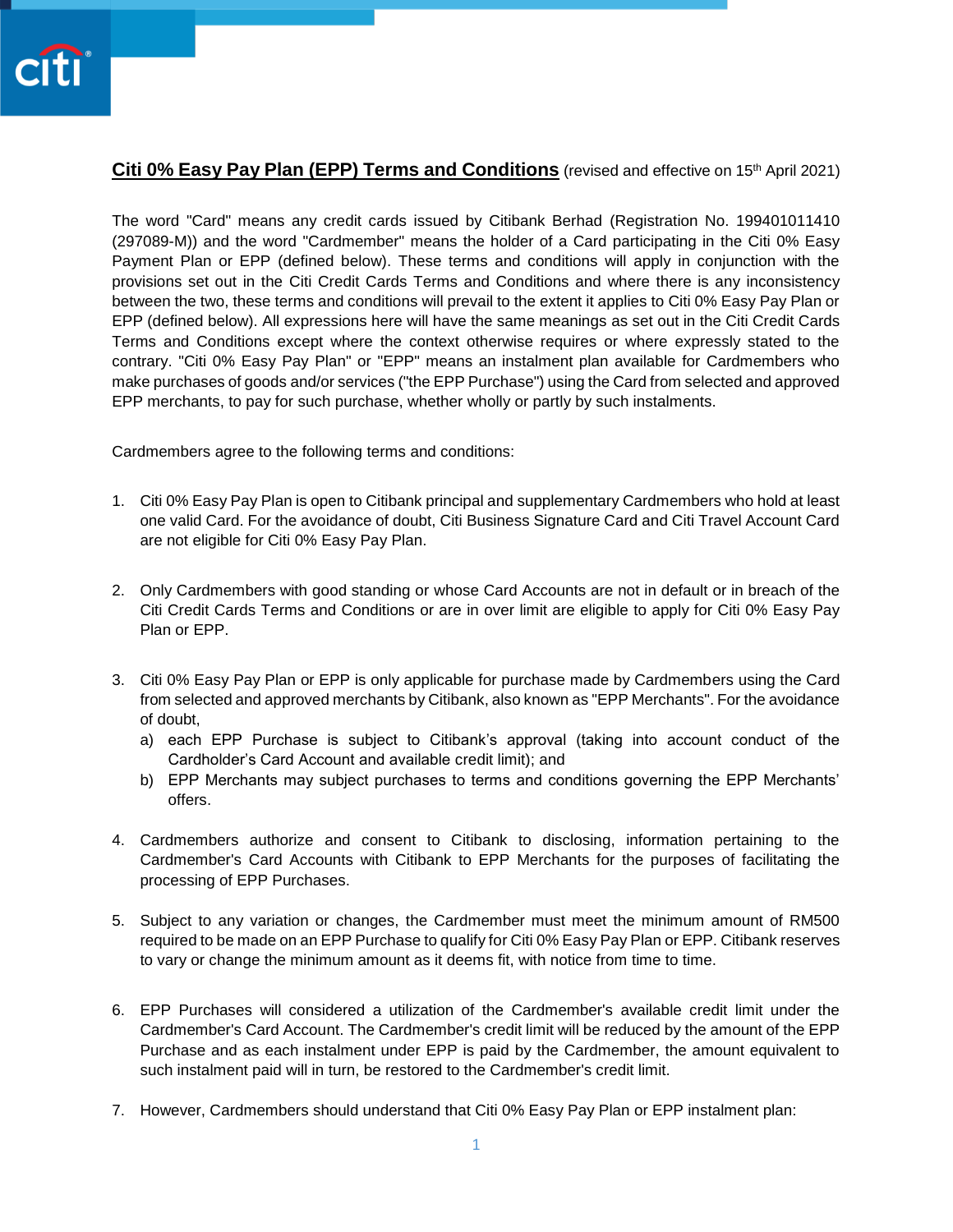- a) is NOT available to selected Citibank Credit Cards; and
- b) will NOT earn Reward Points and/ or cash rebate if used EPP Purchases on selected Citibank Credit Cards.

Cardmembers are urged to understand the features of their Card and refer to the specific terms and conditions governing the use of their Card(s). For more details and to refer to such specific terms and conditions, please visit Citibank Online, accessible at [www.citibank.com.my.](http://www.citibank.com.my/)

- 8. The Cardmember must choose a tenure of monthly instalment plan ("the EPP Instalment Period") under Citi 0% Easy Pay Plan or EPP during which time the EPP Purchase amount must be paid by way of monthly instalments ("the EPP Monthly Instalment"). The EPP Instalment Period must be a minimum of 3 months up to 48 months or other such periods as Citibank may allow the Cardmember to choose from the date of the EPP Purchase, subject to Citibank's approval. For avoidance of doubt, the option of the Instalment Period may vary for each EPP Merchant. The Cardmember is not at liberty to change the EPP instalment Period or the EPP Monthly Instalment unless Citibank determines otherwise.
- 9. For the avoidance of doubt, any notification of variation or change on amount of any EPP Monthly Instalments or number and amount of outstanding EPP Monthly Instalments will be applicable to the Cardmember.
- 10. The EPP Monthly Instalment is computed as EPP Purchase and divided by the number of months in the EPP Instalment Period. Each EPP Monthly Instalment is reflected in the Cardmember's monthly statement subsequent to such purchase and in each subsequent monthly statement until all of the EPP Monthly Instalment for each EPP Purchase has been fully repaid.
- 11. EPP Monthly Instalment form part of the Cardmember's Minimum Monthly Payment (as defined in the Citi Credit Cards Terms and Conditions) and is specified in the Cardmember's monthly statement. In this respect:
	- 11.1 Citi 0% Easy Pay Plan is a 'zero interest/ interest free' monthly repayment plan ONLY:-
		- (a) if you pay the full Current Balance (as defined in the Citi Credit Cards Terms and Conditions); OR
		- (b) Subject to the Credit Card Terms and Conditions and Section 16 "Additional Terms about Payments to your Card Accounts" of the Citi Credit Cards Terms and Conditions with reference to the application of your payment, if you only pay the Minimum Monthly Payment (which includes the **EPP Monthly Instalment amount**) or any sum more than Minimum Monthly Payment but less than the Current Balance, such payment must be paid on or before the Payment Due Date. Whereby, Section 16 in Citi Credit Cards Terms and Conditions provides that Payment will be applied to settle taxes, followed by the Cash Advance, Monthly Instalments, revolving balance(s) attracting the highest interest rate to the lowest interest rate (and in the case of same interest rate, the order will start from the earliest to the latest transaction date). Payment received will be applied towards settlement of outstanding finance charges (or interest) followed by outstanding principal balance and fees and charges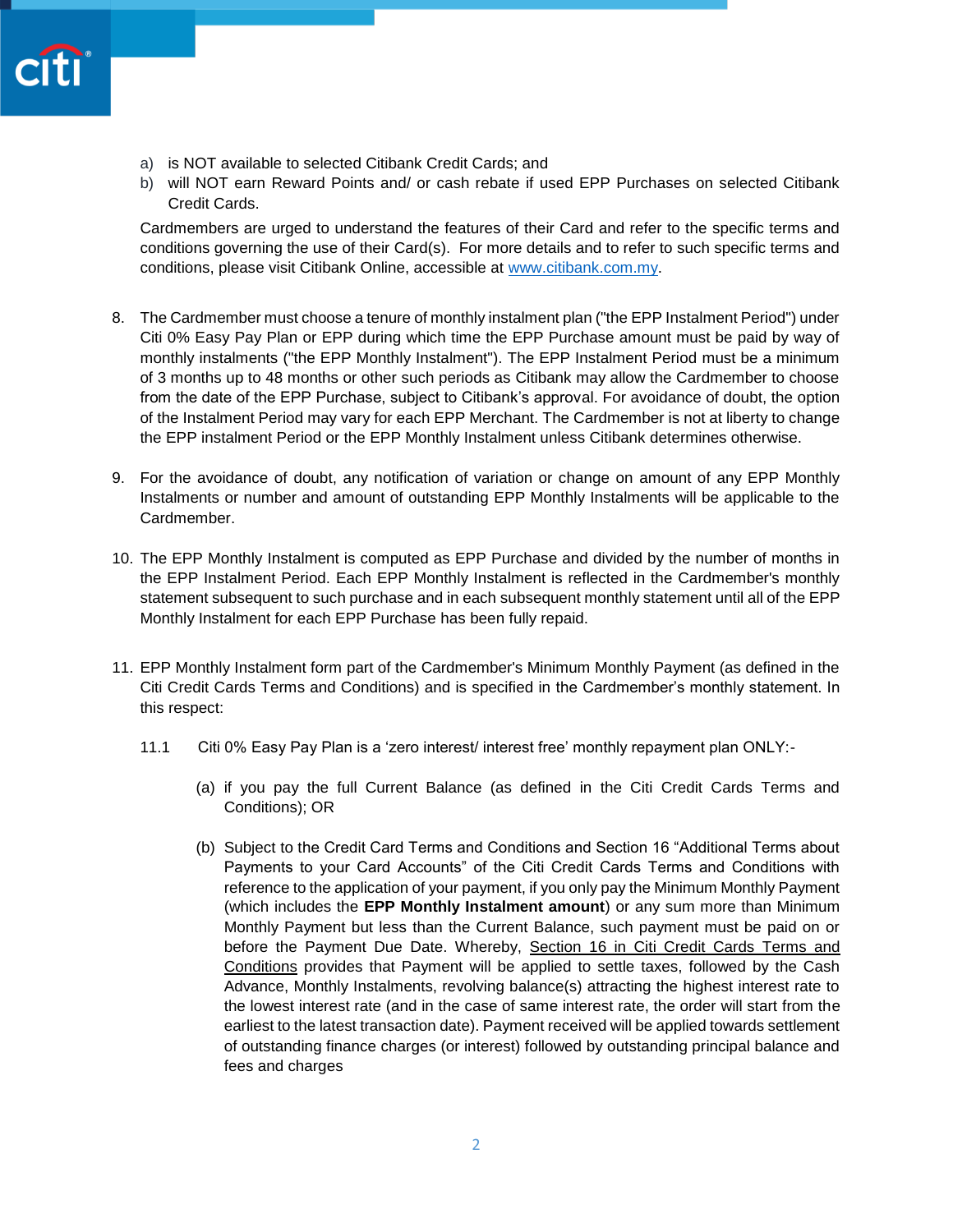- 11.2 EPP Monthly Instalments are determined at the time the Citi 0% Easy Pay Plan is entered into, which is usually at the point of time or purchase, or as indicated in the Cardmember's monthly statement.
- 11.3 If the full EPP Monthly Installment amount is not settled in accordance with Clause 11.1 above, the Cardmember will be liable for Finance Charges (as defined in the Citi Credit Cards Terms and Conditions) on the said EPP Monthly Installment amount from the next statement month (i.e. month after the said EPP Monthly Instalment is billed). Where the Cardmember is liable for Finance Charges on the outstanding 0% EPP Monthly Instalment amount, please refer to Citi Credit Cards Terms and Conditions for the terms relating to the Finance Charges and the applicable rates.

| As an illustration |                   |
|--------------------|-------------------|
| EPP purchase       |                   |
| Transaction Date   | : 1 December 2020 |
| EPP amount         | : RM1200          |
| Tenure             | $: 12$ month      |

Cardmember's credit card statement date is every 15<sup>th</sup> of the month.

| Statement date: 15 December 2020        |                    |
|-----------------------------------------|--------------------|
| 1 <sup>st</sup> EPP monthly installment | RM100 <sup>1</sup> |
| Payment Due Date                        | 4 January 2021     |

## **Scenario 1**

If cardmember does not pay 1<sup>st</sup> EPP monthly installment amount in full by 4 January 2021, Finance charges will be calculated from 15 January 2021 to 14 February 2021, and such Finance Charges will be set-out in 15 February 2021 statement.

| Statement date: 15 January 2021         |                                                                   |
|-----------------------------------------|-------------------------------------------------------------------|
| Outstanding balance                     | RM100 <sup>1</sup> (i.e. 1 <sup>st</sup> EPP monthly installment) |
| 2 <sup>nd</sup> EPP monthly installment | RM100 <sup>2</sup>                                                |
| Payment Due Date                        | 4 February 2021                                                   |

| Statement date: 15 February 2021 |                                                                                                                                           |
|----------------------------------|-------------------------------------------------------------------------------------------------------------------------------------------|
| Outstanding balance              | RM100 <sup>1</sup> + RM100 <sup>2</sup> (i.e. $2^{nd}$ EPP monthly installment)                                                           |
| 3rd EPP monthly installment      | RM100 <sup>3</sup>                                                                                                                        |
| Finance charge                   | Finance charge of RM100 <sup>1</sup> calculated from 15 January<br>٠<br>2021-14 February 2021<br>No finance charge for RM100 <sup>2</sup> |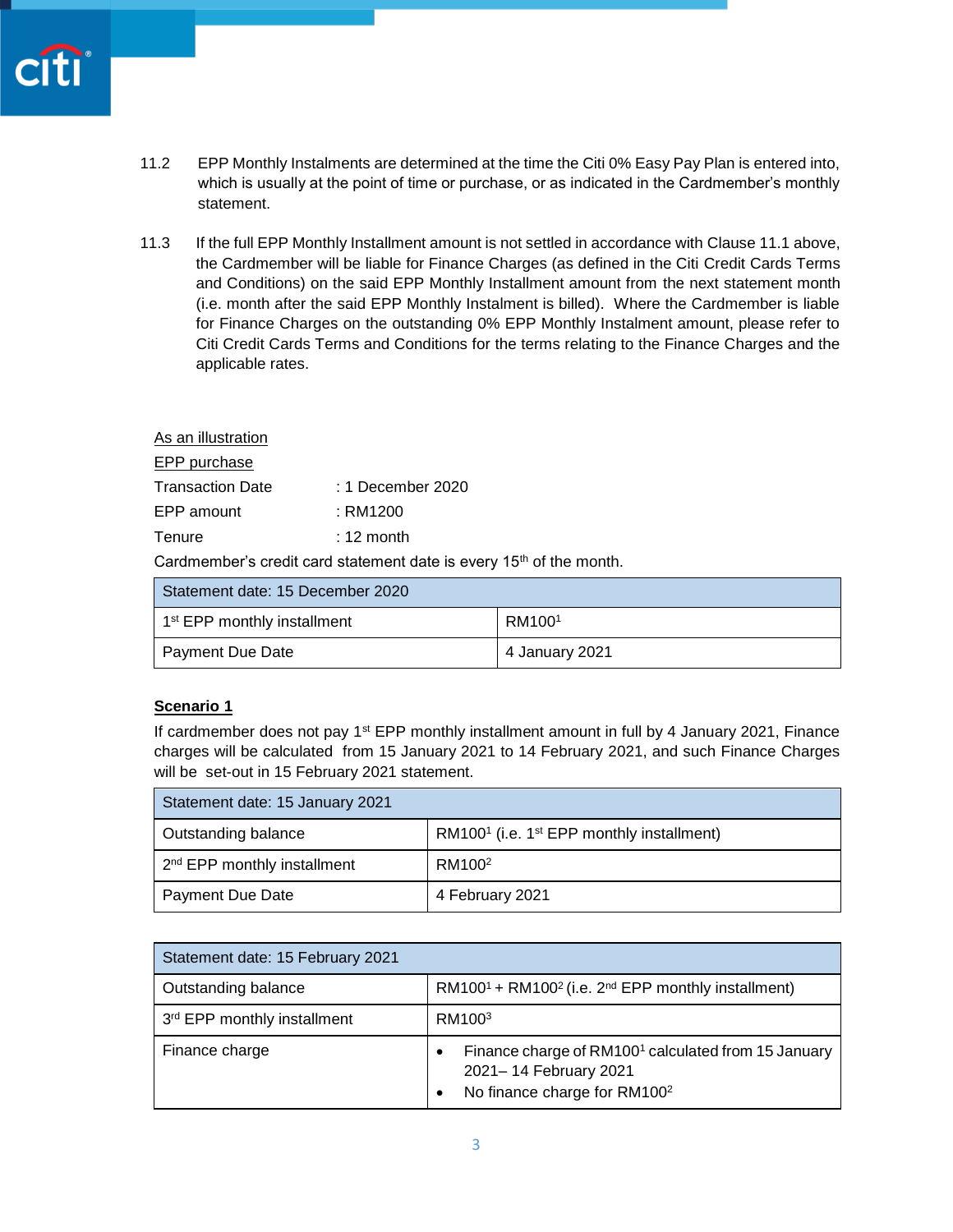| <b>Payment Due Date</b> | 8 Mar 2021 |
|-------------------------|------------|
|-------------------------|------------|

Note: Finance charges (as defined in Citi Credit Cards Terms and Conditions) on RM100<sup>2</sup> will be calculated from 15 February 2021 ( $2<sup>nd</sup>$  EPP monthly instalment posting date) and the charges will be set out in March statement.

## **Scenario 2**

If cardmember pay partially the 1<sup>st</sup> EPP monthly installment amount (i.e. RM50) by 4 January 2021, Finance charges will be calculated on the outstanding balance from 15 January 2021 to 14 February 2021, and such Finance charges will be set-out in 15 February 2021 statement.

| Statement date: 15 January 2021         |                                                                             |
|-----------------------------------------|-----------------------------------------------------------------------------|
| Outstanding balance                     | RM50 <sup>1</sup> (i.e. partial of 1 <sup>st</sup> EPP monthly installment) |
| 2 <sup>nd</sup> EPP monthly installment | RM100 <sup>2</sup>                                                          |
| Payment Due Date                        | 4 Feb 2021                                                                  |

| Statement date: 15 February 2021 |                                                                                                                                          |
|----------------------------------|------------------------------------------------------------------------------------------------------------------------------------------|
| Outstanding balance              | $RM501 + RM1002$ (i.e. 2 <sup>nd</sup> EPP monthly installment)                                                                          |
| 3rd EPP monthly installment      | RM100 <sup>3</sup>                                                                                                                       |
| Finance charge                   | Finance charge of RM50 <sup>1</sup> calculated from 15 January<br>٠<br>2021-14 February 2021<br>No finance charge for RM100 <sup>2</sup> |
| Payment Due Date                 | 8 Mar 2021                                                                                                                               |

Note: Finance charges (as defined in Citi Credit Cards Terms and Conditions) on RM100<sup>2</sup> will be calculated from 15 February 2021 (2<sup>nd</sup> EPP monthly instalment posting date) and the charges will be set out in March statement.

- 12. Payment received hereunder will be applied in accordance with the provisions set out in "Additional Terms about Payments to your Card Accounts" of the Citi Credit Cards Terms and Conditions.
- 13. In the event of any failure or EPP Monthly Instalment amount is partially paid, the Cardmember will be deemed to have committed an Event of Default ("Instalment Default Payment Event") and the Bank will levy Finance Charge on the said EPP Monthly Instalment amount or balances of the said Monthly EPP Instalment amount (if partially paid) on next statement month. In the event of three (3) or more consecutive Instalment Default Payment Events, all monies due and owing under the Citi 0% Easy Pay Plan or EPP (including the total outstanding EPP Monthly Instalments, total of any unbilled principal of EPP Purchase, together with the applicable Finance Charge (if any) and balance of all other monies due and owing under the Citi 0% Easy Pay Plan or EPP, if any) ("Balance 0% EPP amount"), if any, will become immediately due and payable by the Cardmember. The Bank will continue to levy Finance Charges on the Balance 0% EPP Amount until receipt of full payment.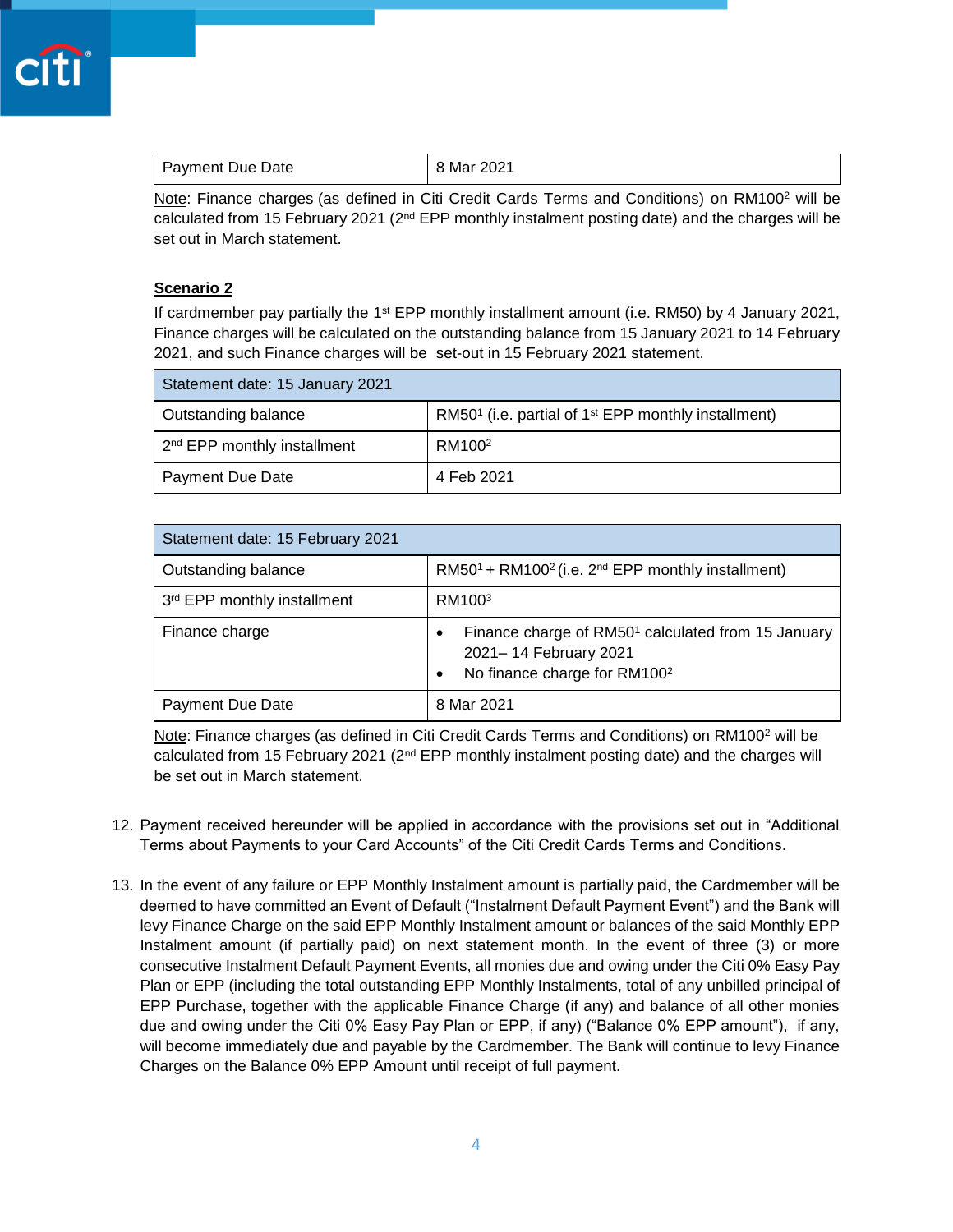

- 14. During the EPP Instalment Period, if Citibank is compelled to impose additional costs to sustain the EPP by reason of (a) any change in law or regulations which give rise to new or additional taxes, higher reserve requirement or similar cases or (b) a significant change in the monetary situation or economic environment or (c) for any other reason beyond the control of Citibank, the Cardmember agrees to bear such additional cost for maintaining the Citi 0% Easy Pay Plan or EPP. Citibank is irrevocably authorized to debit the Card Account of the Cardmember for such additional cost and correspondingly adjust the EPP Monthly Instalment before the expiry of the EPP Instalment Period, by giving customer an adequate notice.
- 15. Without prejudice to the above, if the Cardmember is in breach of the Citi Credit Cards Terms and Conditions or these Terms and Conditions or in the event of cancellation of the Card or termination of the Card Account or closure of the Card Account for whatever reason, all monies owing under the Citi 0% Easy Pay Plan (if any) comprising of the total outstanding EPP Monthly Instalment and the total unbilled principal of the Citi 0% Easy Pay Plan or EPP together with the applicable finance charges and balance of other monies owing under the Citi 0% Easy Pay Plan or EPP will immediately become due and payable by the Cardmember and Citibank may as it deems fit, debit such sums to the Card Account where the Citi Credit Cards Terms and Conditions will apply to all the said instalments or balance remaining without prejudice to the rights and remedies of Citibank under the Citi Credit Cards Terms and Conditions.
- 16. The Citi 0% Easy Pay Plan or EPP is valid only up till the EPP Instalment Period or any other extended date(s) as Citibank may, as it deems fit.
- 17. Citibank reserves the right to vary or change these terms and conditions, the respective rates, manner, time of payment and modes of computation with prior notice by way of posting on Citibank Online or website at www.citibank.com.my ("Website"), or in any other manner Citibank deems fit. For the avoidance of any doubt, variation of the EPP Interest may be effected by either varying the amount of any EPP Monthly Instalments or varying the number of the outstanding EPP Monthly Instalments. Cardmembers agree to access the Website regularly to view these terms and conditions and to ensure that they are kept-up to-date with any changes to these Terms and Conditions. Citibank also reserves the right to replace wholly or in part the Citi 0% Easy Pay Plan or EPP by another scheme, whether similar or not, or to withdraw in altogether with prior notice.
- 18. For the avoidance of any doubt:
	- a) Nothing contained here will be construed as an obligation on Citibank to extend the Citi 0% Easy Pay Plan or EPP;
	- b) The Cardmember is obligated to resolve all disputes or differences on the merchantable quality, quantity or fitness for any purpose of the Cardmember's EPP Purchases directly with the EPP Merchants. Citibank will not be liable for any inadequate, defective or damaged goods or other disputes between the EPP Merchant and the Cardmember. Regardless of any dispute between the Cardmember and the EPP Merchant, the Cardmember will remain liable for the purchases with the EPP Merchant and irrevocably authorise Citibank to debit and charge the EPP Monthly Instalments and any moneys, fees and charges due and payable to the Cardmember's Card Account; and
	- c) To the fullest extent permitted by law, Citibank will not be responsible for and disclaim all liability to any actions, claims, damages, costs, charges and expenses which the Cardmember may suffer, sustain or incur by reason of the Cardmember's enrollment in Citi 0% Easy Pay Plan or EPP.